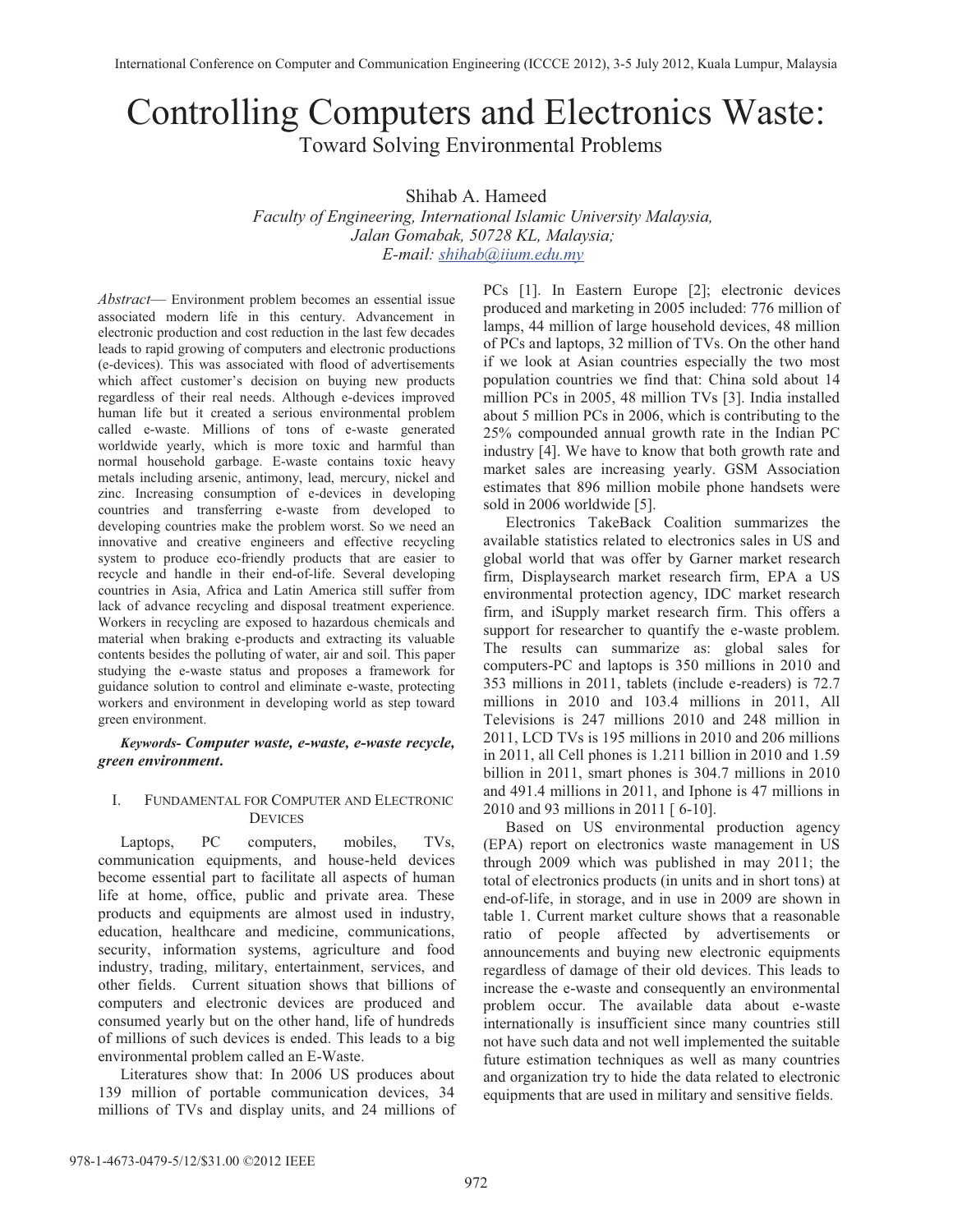| $(1980 - 2009)$ | Computers  | Computer   | Hard-copy |
|-----------------|------------|------------|-----------|
|                 | M units    | displays   | devices   |
|                 |            | M units    | M units   |
| Total sold      | 857        | 653        | 471       |
| In use          | 325        | 191        | 167       |
| Total in        | 70.5       | 40.2       | 41.4      |
| storage         |            |            |           |
| At end-of-life  | 462        | 422        | 262       |
|                 | Keyboards  | <b>TVs</b> | Mobile    |
|                 | & mice M   | M units    | devices   |
|                 | units      |            | M units   |
| Total sold      | 1670       | 772        | 1660      |
| In use          | 368        | 312        | 812       |
| Total in        | <b>Not</b> | 104        | 57.8      |
| storage         | Estimated  |            |           |
| At end-of-life  | 1310       | 356        | 789       |

Table 1: Products at end-of-life, in storage, and in use in 2009 [10]

To have clear idea for the situation of electrical and electronic equipments in developing countries in (Asia, Africa, and Latin America); Tables (2) summarize results of some available studies and statistics about the quantity (Metric Tons / Year) of EEE put in the market, stock of EEE. Summary is based on Literatures [11- 30]. Table 2: Stock (installed base) of EEE in metric tons/year

| Country             | vear | <b>PCs</b> | <b>Mobile</b> | TV       |
|---------------------|------|------------|---------------|----------|
| <b>South Africa</b> | 2007 | 99200      | 3400          | 189900   |
| Kenya               | 2007 | 21300      | 610           | 22600    |
| <b>Morocco</b>      | 2007 | 67500      | 3400          | 151000   |
| Senegal             | 2007 | 3100       | 410           | 15000    |
| Peru                | 2006 | 70000      | 880           | 92300    |
| Colombia            | 2006 | 57300      | 3000          | 146400   |
| <b>Mexico</b>       | 2003 | 300000     | 4500          | 750000   |
| India               | 2007 | 425000     | 27000         | 1904600  |
| China               | 2007 | 1324800    | 59200         | 11975300 |

#### II. COMPUTER AND ELECTRONIC DEVICES WASTE (E-WASTE)

To understand and estimate e-waste problem we have to investigate the reports, statistics and studies published by different agencies, organizations, or researcher. LR shows that e-waste generation and growth in high ratio across the entire World. Even the figure of 50 million tons of generated electronic waste (Waste of Electric and Electronic Equipment – WEEE) is amazing; estimates have revealed that this amount will double in the next decades. To get a better idea of existing amount of electronic equipments disposed of on worldwide level; we need reports (facts) that are issued based on series of data and statistics providing by several committees or organizations such as Computer TakeBack coalition [31] and Basel Action Network-BAN [32]. BAN is the world's organization focused on confronting the global environmental injustice and economic inefficiency of toxic trade (toxic wastes, products and technologies) and its devastating impacts. Estimates have revealed that this amount will double in the next decades.

The EPA report also shows another important data in table 3, which represent the Rate at which used electronics are collected for recycling relative to the total weight of each product ready for end-of-life management, 2006 to 2010. This offers an important indication for the big challenge of e-waste problem that requires a real solution.

Table 3: e-product recycling rate (ready for end-of-life) (2006 to 2010)

| [6]  |           |          |                         |                          |     |        |     |
|------|-----------|----------|-------------------------|--------------------------|-----|--------|-----|
| year | Computers | displays | Cdo2<br>devices<br>Hard | Keyboards<br>mice<br>and | TVs | Mobile | Tot |
| 2006 | 33%       | 21%      | 37%                     | 7%                       | 16% | 6%     | 22% |
| 2007 | 36%       | 24%      | 38%                     | 7%                       | 17% | 7%     | 24% |
| 2008 | 38%       | 26%      | 35%                     | 7%                       | 16% | 11%    | 24% |
| 2009 | 38%       | 29%      | 34%                     | 8%                       | 17% | 8%     | 25% |
| 2010 | 40%       | 33%      | 33%                     | 10%                      | 17% | 11%    | 27% |

 The following table 4 shows e-waste quantity (item) production, dispose, trash, and recycling for year 2010 according to EPA report published in may 2011 [6]. Table 4: E-Waste items (Trashed or Recycled) in 2010

| <b>Products</b>         | Total<br>disposed<br>(M unit) | <b>Trashed</b><br>(M unit) | <b>Recycled</b><br>(M unit) | Recycling<br>Rate % |
|-------------------------|-------------------------------|----------------------------|-----------------------------|---------------------|
| Computers               | 51.9                          | 31.3                       | 20.6                        | 40%                 |
| Monitors                | 35.8                          | 24.1                       | 11.7                        | 33%                 |
| Hard<br>copy<br>devices | 33.6                          | 22.4                       | 11.2                        | 33%                 |
| Keyboards<br>and Mice   | 82.2                          | 74.4                       | 7.830                       | 10%                 |
| Televisions             | 28.5                          | 23.6                       | 4.940                       | 17%                 |
| Mobile<br>devices       | 152                           | 135                        | 17.4                        | 11%                 |
| <b>Total</b>            | 384                           | 310                        | 73.7                        | 19%                 |

UN University's estimations indicate that current ewaste arising across the twenty seven members of the European Union amount to around 9 million tons yearly; global figure are estimated to be around 40 million tons yearly [2]. To help in solving such problem we need an effective collection and treatment processes for e-waste. Treatment processes of e-waste aim at either removing the dangerous items or at separation of as much as possible of the main recyclable materials (e.g. metals, glass and plastics), but achieving both objectives is desired. The eastern Europe have limited data availability on amounts of e-waste collected and treated through "official" e-waste system channels, it is clear that the management of significant proportions of ewaste currently go unreported [2]. E-waste problem is one of the big challenges for human life currently and in the future especially in the developing countries since some of developed countries (US, EU countries) send their e-waste to the developing countries. The global study of current situation of e-waste in developing countries in Asia, Africa, East Europe, and Latin America shows the urgent need for advanced and innovative technologies or tools [11] to overcome such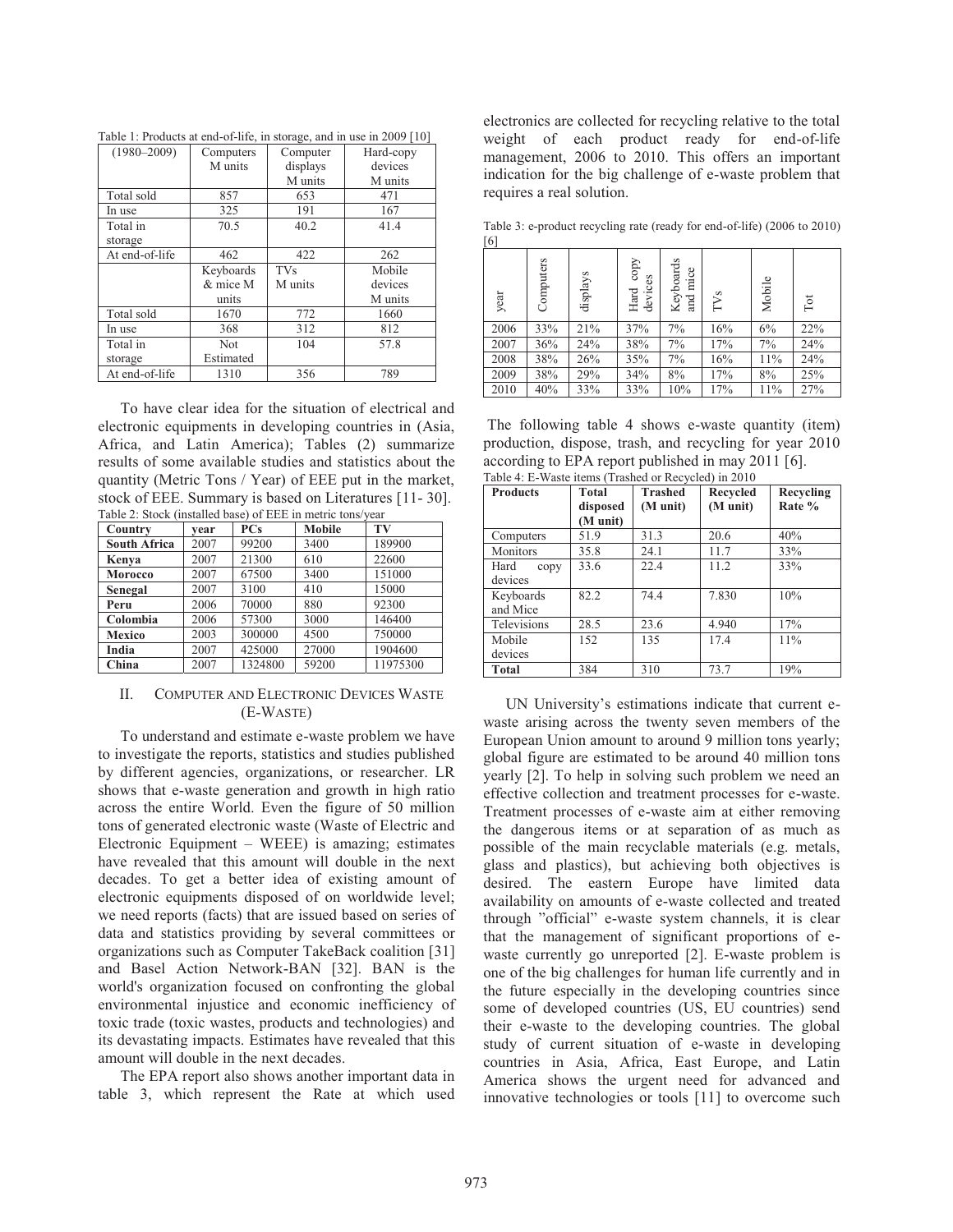crises. The increasing warning reports on the e-waste situation in countries such as China, India, Pakistan, Peru, Mexico, Brazil, Nigeria, and Ghana [12-15] as well as other countries raising the need for such innovative solutions. The technology exists embodied in machinery and equipment and un-embodied in blueprints, technical instructions, manuals etc [16, 17]. The term "technology" reflects four different dimensions as summarized by Hillebrand [18]: technical hardware, know-how, organization, and product. So; there is a need for great efforts to prepare comprehensive and innovative solution to solve environmental problems. To have clear idea for the recycling situation of electrical and electronic equipments in developing countries in (Asia, Africa, and Latin America); Tables (5) summarize results of some available studies and statistics about the quantity (Metric Tons / Year) of the E-waste generated. Summary is based on Literatures [28- 47].

Table 5: Quantity of e-waste generated in metric tons/year

| Country        | vear | <b>PCs</b> | Mobile | TV      |
|----------------|------|------------|--------|---------|
| <b>South</b>   | 2007 | 19400      | 850    | 23700   |
| Africa         |      |            |        |         |
| Kenya          | 2007 | 2500       | 150    | 2800    |
| <b>Morocco</b> | 2007 | 13500      | 1700   | 15100   |
| Senegal        | 2007 | 900        | 100    | 1900    |
| Peru           | 2006 | 6000       | 220    | 11500   |
| Colombia       | 2006 | 6500       | 1200   | 18300   |
| <b>Mexico</b>  | 2003 | 47500      | 1100   | 166500  |
| India          | 2007 | 56300      | 1700   | 275000  |
| China          | 2007 | 300000     | 7000   | 1350000 |

With consideration of the rapid growth of production and consumption of EEE as well as the generated waste [48]; we can understand the real e-waste problem that the world will face in the future, which requires great effort to find a suitable solution. Based on the above; we can summarize our finding from literatures related to E-waste as:

- a) E-waste generation is growing faster than any other type of municipal waste on a global level. Each citizen from industrialized countries produces about 20 Kg. of e-waste yearly.
- b) Almost US e-waste (80%) is exported to developing countries, China and India as principal destinations.
- c) Most of the materials (70%) from electronic components can be recycled but 25% can be recovered, and just 3% would be wasted.
- d) US e-waste recycling rate reaches 12.5% in comparison to 32% for other types of waste.
- e) Most of the obsolete electronic devices and computers (75%) stored in a household.
- f) 22% of all mercury consumed on a worldwide level is used in manufacturing of electronic equipment.
- g) Lead contained in electronic waste represents 40% of all the lead existing in landfills.
- h) A metric ton of computer e-waste contains more gold than that recovered from 17 gross tons in the ore extraction process.

## III. Electronic Devices and Resources used

Electronic devices are essential driver for the development of demand and prices for a number of metals based on highly growth rates of electronic devices such LCD-TVs and monitors, MP3 players, electronic toys and digital cameras, as shown in Table 1. For example, electronics make up for almost 80% of the world's demand of indium (transparent conductive layers in LCD glass), over 80% of ruthenium (magnetic properties in hard disks (HD)) and 50% of antimony (flame retardants). Some metal price increases over the last years since it is directly connected to the developments in the electronic industry. The monetary value of the annual use of important "electrical and electronic equipment metals" represents USD 45.4 billion at 2007 price levels [24 -26]. The environmental impact/footprint of the primary metal production is significant, especially for precious and special metals which are mined from ores in which the precious and special metal concentration is low. Considerable amounts of land are used for mining, waste water and sulfur dioxide SO2) are created and the energy consumption and CO2 emissions are large. For example, to produce 1 ton of gold, palladium or platinum, CO2 emissions of about 10,000 tons are generated [27]. Table 3 reflected the CO2 emission associated with producing the main metals used in EEE.

| Table 6: CO2 emissions of primary metal production [27]<br>CO <sub>2</sub><br>Important<br>Demand<br>for<br>primary |                |                 |           |  |  |
|---------------------------------------------------------------------------------------------------------------------|----------------|-----------------|-----------|--|--|
| <b>EEE</b> metals                                                                                                   | EEE t/a (2006) | production      | emissions |  |  |
|                                                                                                                     |                | It CO2/t metall | [Mt]      |  |  |
| Copper                                                                                                              | 4500000        | 3.4             | 15.30     |  |  |
| Cobalt                                                                                                              | 11000          | 7.6             | 0.08      |  |  |
| Tin                                                                                                                 | 90000          | 16.1            | 1.45      |  |  |
| Indium                                                                                                              | 380            | 142             | 0.05      |  |  |
| Silver                                                                                                              | 6000           | 144             | 0.86      |  |  |
| Gold                                                                                                                | 300            | 16991           | 5.10      |  |  |
| Palladium                                                                                                           | 32             | 9380            | 0.30      |  |  |
| platinum                                                                                                            | 13             | 13954           | 0.18      |  |  |
| Ruthenium                                                                                                           | 6              | 13954           | 0.08      |  |  |
| $CO2$ total [t]                                                                                                     |                |                 | 23.4      |  |  |

Although e-waste treatment associated with large emissions of hazardous substances but there is a good effort spend in some developing countries to implement effective technologies in recycling e-waste. UNEP report in 2009 [49] shows that; environmental footprint and gas emissions of electrical and electronic devices (TVs, computer, fridge, Air conditions, and others) may reduce significantly if recycling treatment are done properly and high ratio of components reused. Different reports and studies show that a wide range of e-waste components made of metals, plastics and other substances. A mobile phone can contain over 40 elements from the periodic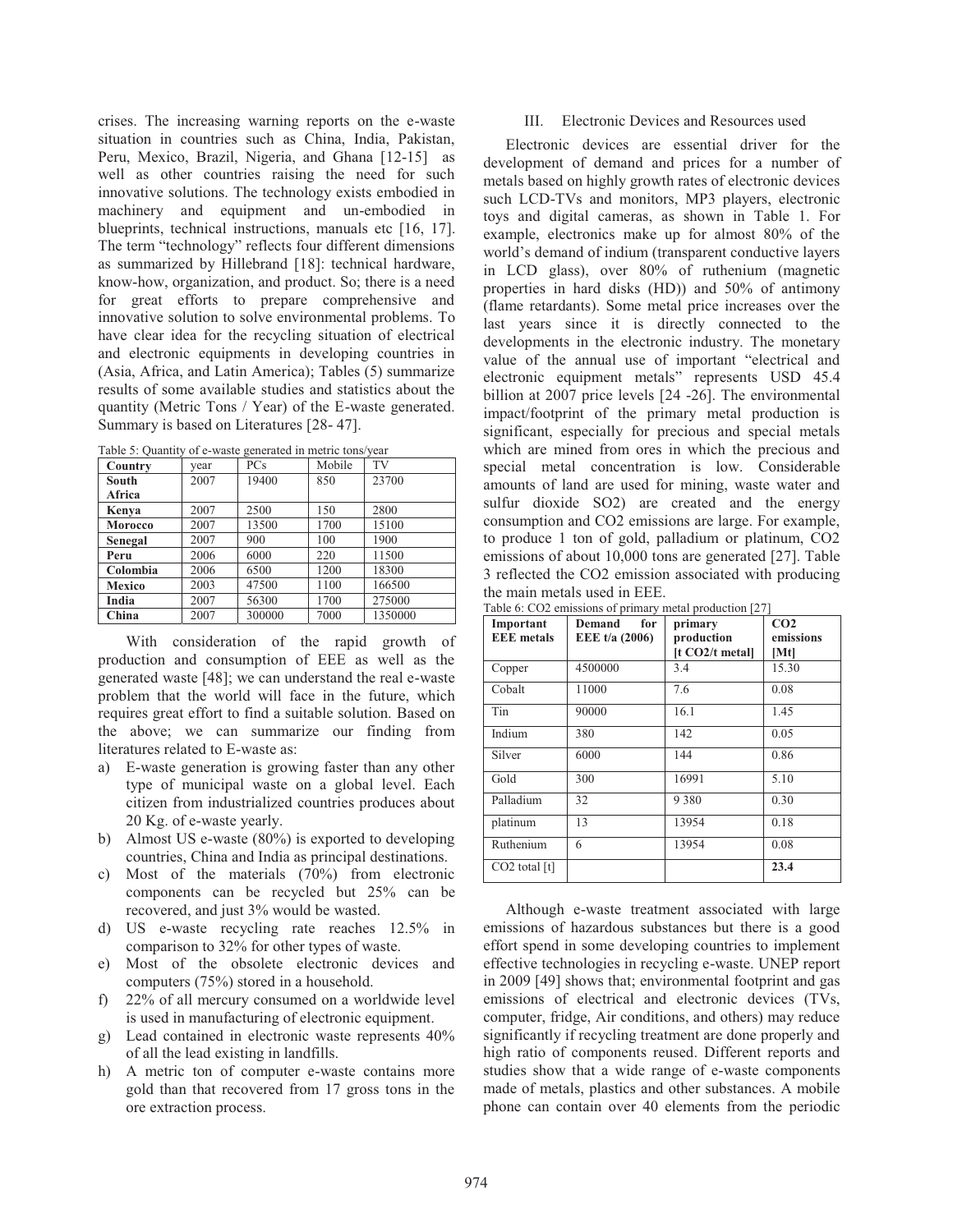table including base metals like copper (Cu) and tin (Sn), special metals such as cobalt (Co), indium (In) and antimony (Sb), and precious metals including silver (Ag), gold (Au) and palladium (Pd).

Literatures [50-52] and studies show that one ton of handsets phone (without battery) may contains: 3.5 kg Ag, 340 g Au, 140 g Pd as well as 130 kg Cu. Furthermore, the Li-ion battery of a phone contains about 3.5 g Co. The leverage of 1.2 billion mobile phones sold globally in 2007, this leads to a significant metal demand in total. PCs and laptops, the use of more common metals such as iron in electronics is considerable: about 6 kg iron/steel for a desktop PC means 930,000 tons are used to manufacture the PCs sold in 2007. The combined 2007 unit sales of mobile phones and personal computers already add up to 3% of the world mine supply of Au and Ag, to 13% of Pd and to 15% of Co.

The inappropriate waste management/recycling generate significant hazardous emissions, with severe impacts on health and environment [49]. In this context, three levels of toxic emissions have to be distinguished:

- a) Primary emissions: Hazardous substances that are contained in e-waste (e.g. lead5, mercury, arsenic, polychlorinated biphenyls (PCBs), fluorinated cooling fluids etc.).
- b) Secondary emissions: Hazardous reaction products of e-waste substances as a result of improper treatment (e.g. dioxins or furans formed by incineration/inappropriate smelting of plastics with halogenated flame retardants).
- c) Tertiary emissions: Hazardous substances or reagents that are used during recycling (e.g. cyanide or other leaching agents, mercury for gold amalgamation) and that are released because of inappropriate handling and treatment.

The UNEP report in 2009 for steps to solve e-waste problems shows that; it needs to be understood that legislative approaches to restrict the use of hazardous substances can address only primary emissions and partly secondary emissions. However, even the "cleanest/greenest" products cannot prevent tertiary emissions if inappropriate recycling technologies are used. The latter is the biggest challenge in particular in developing and transition countries such as India, China, Mexico, Peru, etc., where the e-waste recycle treatment is still inefficient ("backyard recycling" with open sky incineration, cyanide leaching, "cooking" of circuit boards etc.) and lead to dramatic effects on health and environment [53-57] .

Jan Krikke [58] in his research work (Recycling e-Waste: The Sky Is the Limit) shows that; China is the recipient of about 70 percent of the world's end of- life electronics. The country has developed a huge e-waste recycling cottage industry and the result has been dramatic. The city of Guiyu near Hong Kong, known as

the world's e-waste capital, is an ecological disaster zone. Workers burn printed circuit boards over charcoal to recover usable computer chips, soak the boards in acid to extract gold, and dump the waste in the Lianjiang River. They open CRTs with hammers to harvest the copper yokes. These crude recovery methods release massive quantities of mercury, cadmium, and other toxins into the environment. Around 80 percent of the children in Guiyu suffer from lead poisoning. According to the Guangzhou (Canton) Institute of Geochemistry, Guiyu has the highest concentration of dioxins ever measured. India and Africa, and other destinations for end of life electronics, have similar ecological disaster zones. Several international treaties regulate the trade in toxic waste, but corruption, broad interpretation of the rules, and fraud are fueling the trade. This human health and environmental problems are sample results of the inappropriate way of recycling and e-waste treatment.

#### IV. COMPUTER AND ELECTRONIC DEVICES WASTE: REVIEWING DISCUSSION

Based on the data collected from different literatures and studying several resources, statistics, and reports published by UN and other organization and researchers; this paper introduces different dimensions of the computer and electronic devices waste problem and its effect on human and environment. Reviewing discussion can be summarized as:

- The production of computers and electronic devices is increased tremendously compared to other products.
- The procurement habit or behavior of significant ration of people affected by advertisement, announcements and social aspects rather than real needs.
- The changes or enhancement to new release is small and within short time, which means affected customers to buy the new product periodically.
- The e-waste is increasing rapidly and become significant factor of total waste, which has harmful affect on human health and environment.
- The computer and electronic devices consists of tens of heavy metals, which can be dangerous on people and environment (air, water, soil).
- The recycling ratio of e-waste components is still represented small portion the total w-waste.
- Many of developed and industrial countries export their e-waste to the poor and developing countries instead of treating in their countries.
- The e-waste recycling treatment and technology is still inefficient, especially in developing countries.
- China, India, and some other developing and poor countries in Asia, Africa, and Latin America become the hub for e-waste recycling. So people in these countries will suffer more in the future.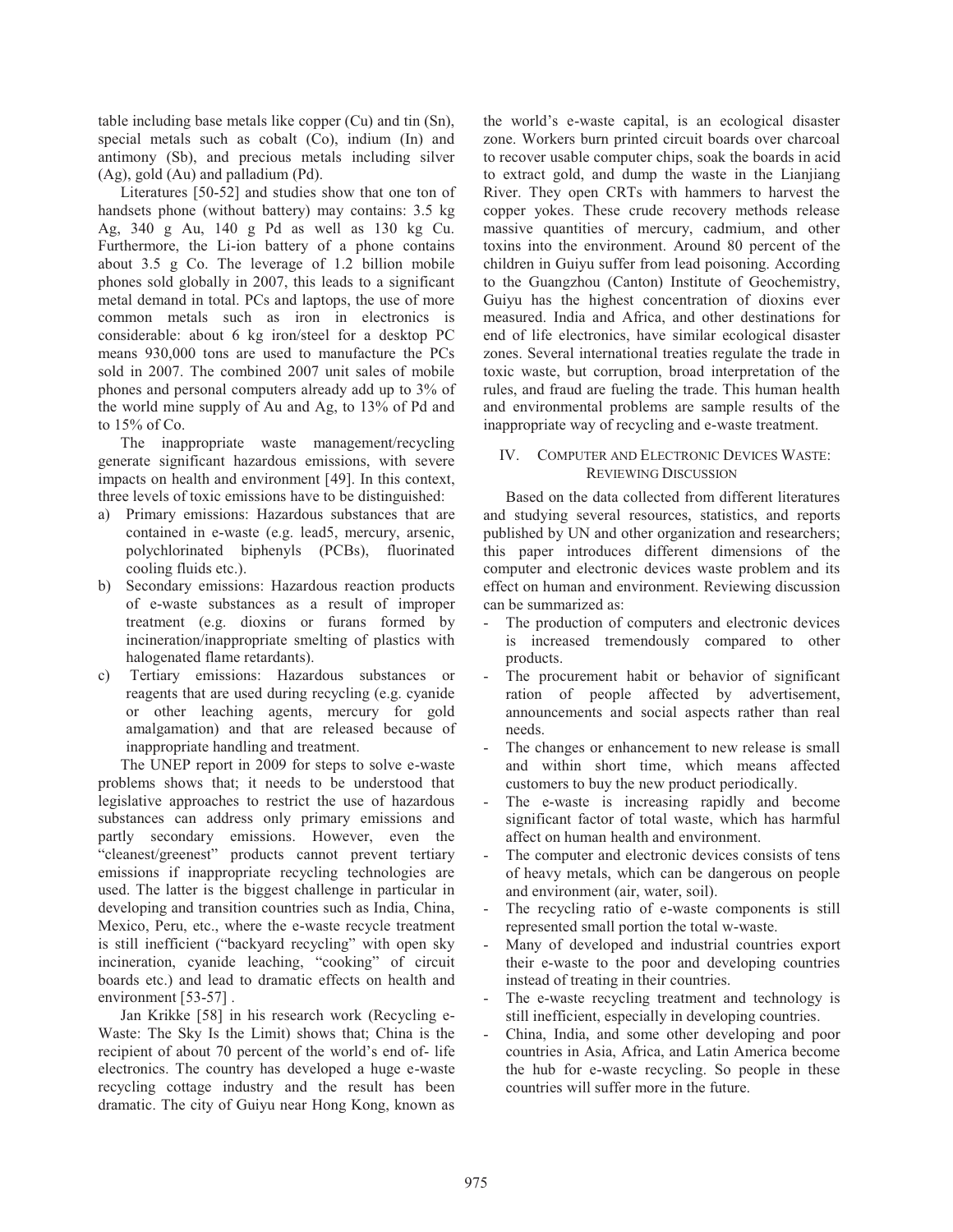- Many people works in recycling suffers from poising and other diseases because of the inappropriate treatment of recycling and extracting the metals and other equipments since most of their work is manually.
- The lack and weak of implementing rules and regulations for proper way of exporting and treating e-waste as well as corruption, and fraud trade; This leads to have big hidden disaster in future which can pollute soil, air, and water.
- Lack of training and educating of people to know how to deal with e-waste and proper recycling process.

### V. RECOMMANDATIONS TO CONTROL COMPUTER AND ELECTRONIC DEVICES WASTE

Based on our reviewing discussion this paper proposes set of recommendation to control or overcome e-waste problems. The recommendations have to integrate educational, environmental, industrial, integrate educational, environmental, religious, cultural, ethical, informational, and financial aspects. The following is a summary of these recommendations:

- Enriching all educational programs and curricula with material to show e-waste status, its harmful impact on environment, human health and life, and suitable solutions.
- Supporting academic institutions with all needs to perform advanced research to control e-waste and perform efficient recycling.
- Offering training centers to train organizations and people working in e-waste on the latest and innovative technology to collection, recycling, and treatment of e-waste.
- Reactivating ethical and religious principles, especially Islamic principles to spread the proper dealing between people without harming each other or the environment.
- Offering special programs on TVs, radio, Internet, and social media to educate people about e-waste harmful impact and way of controlling.
- Eliminating advertisements about new products in TVs, radio, Internet and other social media.
- Determining a minimum period of time for company to have new release of each product.
- Offering suitable education programs on all media to change the peoples' culture of procurement to be wiser, especially when their e-devices still function properly.
- Preparing strict rule and regulations to force production companies to collect their waste product and recycle it using innovative and advance technology.
- The UN and other international organizations should have active rules to force the developed and industrial countries as well as the big international

and local companies to collect, recycle their product in effective and efficient way and offer continuous health checking for the people who work in e-waste recycling treatment.

- Working toward high quality e-product that has longer age and less maintenance.
- Offering more resources for doing advanced research to eliminate e-waste and having efficient recycling.
- There is a need to work hard toward green ICT and green environment.

#### VI. CONCLUSION

Electronic waste is one of the essential environmental problem that face people in the last few decades. Literature analysis shows several countries in Asia, Africa and Latin America becomes e-waste hub for developed countries. Developing countries suffers from lack of proper systems of recycling and disposal treatment. This leads to increase e-waste problems in developing nations. Based on UNEP in 2009 and other studies share that informal recyclers in developing countries (China, India, Ghana, Nigeria, and Mexico) make harm for workers. They are exposed to hazardous chemicals and material when products are broken apart to extract valuable content. On the other hand the water, air and soil are also polluted, which cause a big environmental problem that should be solved.

Based on reviewing result; this paper proposes set of recommendations to eliminate and control e-waste collection and recycling treatment. Educational, environmental, industrial, religious, cultural, ethical, informational, and financial aspects are considered to solve such problem. Controlling E-waste associated with innovative solution for recycling and treatment is an essential step toward green environment.

#### **REFERENCES**

- [1]. Consumer Electronics Association. US Consumer Consumer Electronics Association. US Consumer Electronics Sales and Forecast, 2003-2008, 2008.
- [2]. Huisman J. et al. 2008 Review of Directive 2002/96 on Waste Electrical and Electronic Equipment (WEEE). Bonn: United Nations University, 2007.
- [3]. W. He et al. WEEE recovery strategies and the WEEE treatment status in China. In: Journal of Hazardous Materials B136, 2006, 502–512.
- [4]. E-Waste Toxic Link Fact Sheet, Number 31, November 2007.
- [5]. GSM Association. Mobile Phone Lifecycles, Use, Take-back, Reuse and Recycle report.
- [6]. US EPA, "Electronics Waste Management in the United States Through 2009," U.S. EPA, May 2011, EPA 530-R-11-002 http://www.epa.gov/wastes/conserve/materials/ecycling/docs/full baselinereport2011.pdf
- [7]. US EPA, "Municipal Solid Waste in the United States: 2009 Facts and Figures," US EPA, December 2010. http://www.epa.gov/epawaste/nonhaz/municipal/pubs/msw2009r pt.pdf
- [8]. UNEP, Press Release, "Basel Conference Addresses Electronic Wastes Challenge." November 27, 2006, United Nations Environment Programme (UNEP). Available at: